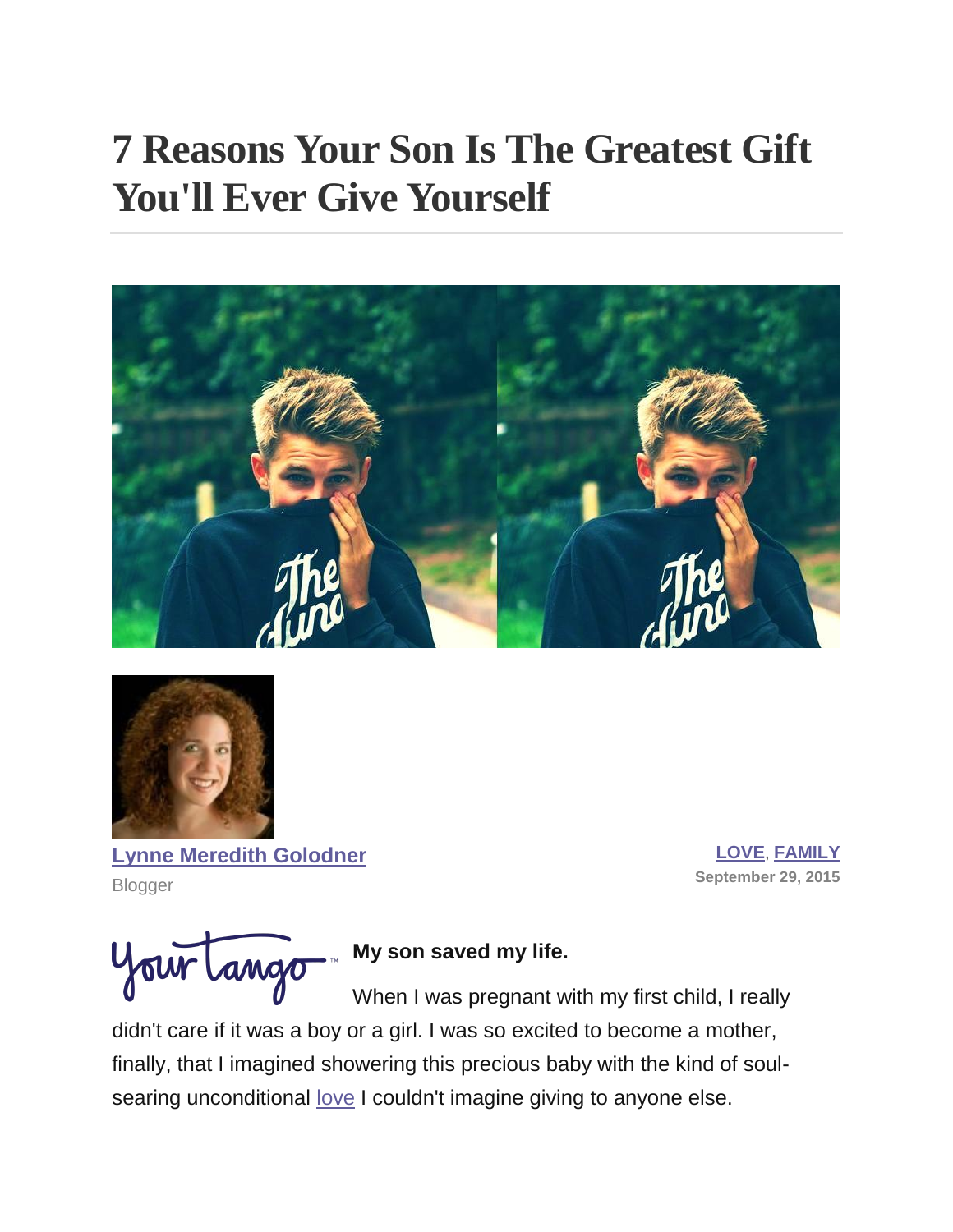Before that, I'd only known boys as the mysterious other: brother, father, [boyfriend,](http://www.yourtango.com/2014223833/love-dating-quiz-who-was-your-boyfriend-your-past-life) crush, boss, [husband.](http://www.yourtango.com/2013197121/marriage-i-put-my-husband-my-child) I loved them, hated them, feared them, but didn't quite understand them.

And then this boy, my boy, came into the world. My first son was quiet after he was born, looking around the hospital room with wonder, taking it all in. He's still like that 13 years later, except when he gets mad, frustrated, or fed up, the quiet shatters and the thunder rolls.

But when my son lets those emotions pour forth, so do the tears. His sensitive heart causes his eyes to well up from the intensity of it all, and I melt again and again at the sight of his precious face. And I realize he's the greatest gift of all.

#### **1. He restored my faith.**

When my son was born on a cold March day six months after terrorists destroyed the Twin Towers, not only was I smitten — my faith in goodness and humanity was restored.

#### **2. He taught me patience.**

The quiet shattered soon after he was born; he spent the first eight weeks of his life crying for two hours straight every night. I learned patience; I learned what [unconditional love](http://www.yourtango.com/2013201559/best-inspiring-unconditional-love-quotes-him-or-her) really meant.

### **3. He taught me to be reassured by the presence of another person.**

I learned the power of holding this tiny creature close to my body in a sling, in a baby carrier, laying next to him on the bed or couch, him laying on my chest in peaceful slumber.

That closeness lulled him to sleep and reassured me, too. Even now, he'll climb into bed with me late at night and we'll discuss the latest episode of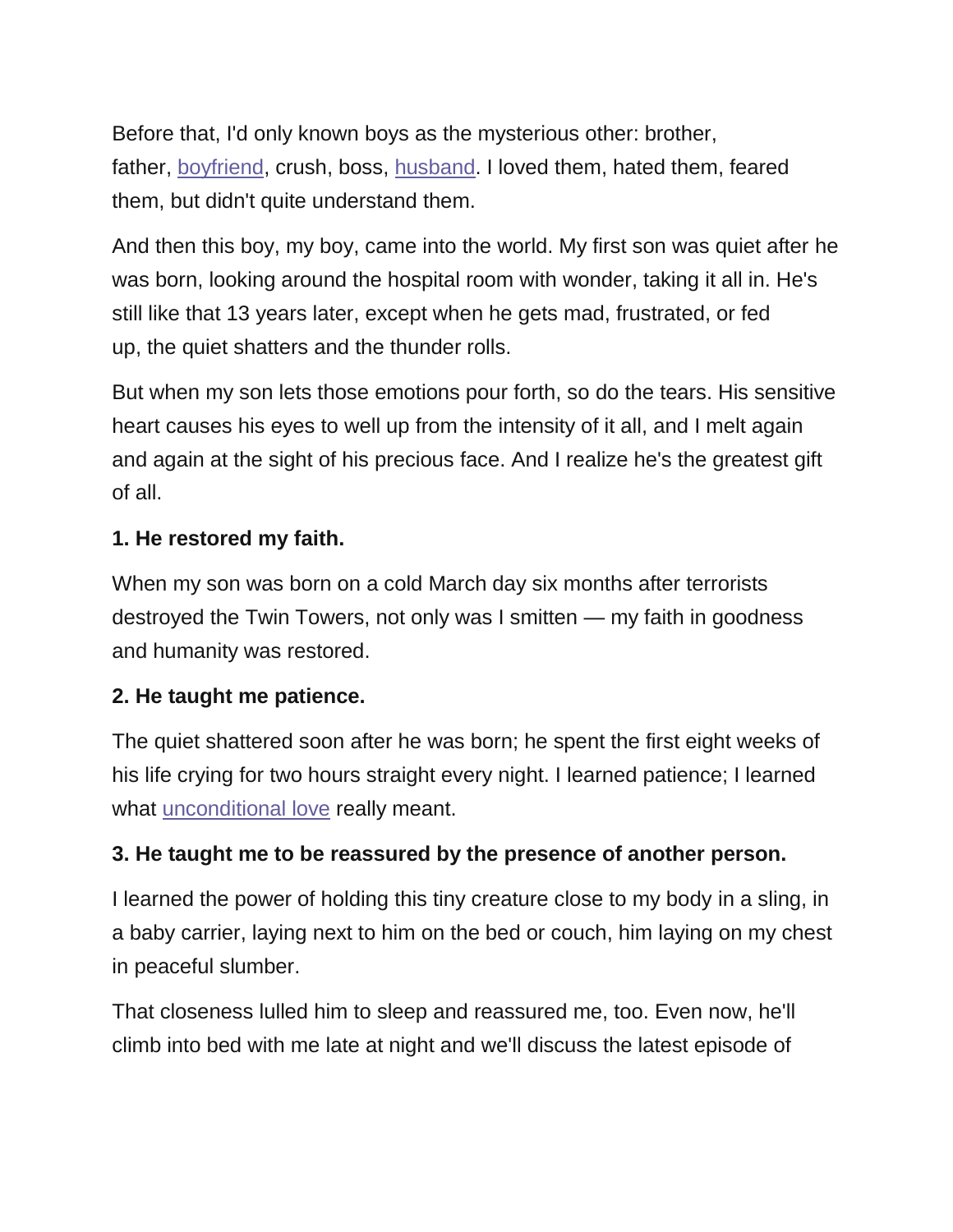whatever we're watching. But that closeness? That's my son's greatest gift to me: the reassurance that all is right in the world.

#### **4. He taught and continues to teach me so many life lessons.**

When I couldn't get him to sleep as a baby, then a toddler, I learned to let go of the need to schedule or control outcomes and cried along with him.

## **5. He brought me the realization that everything a person really needs comes from within.**

He nursed until he was a year and a half old, taking equal comfort in being skin to skin as he did from plunging fist-first into the first birthday cake that I made him.

#### **6. He taught me to listen and be content with what's right in front of me.**

My little boy opened my eyes to new things, listening better than I did to endless readings of*Curious George* and *Thomas the Tank Engine*. He taught me to care about things like trains and Legos, to revel in sitting on the floor and creating something by stacking blocks one on top of another.

When he jumped on the couch cushions or piled them up for a waterfall that slid him down to the carpet, he reminded me how important it is to play. And every sunset I pointed out that he*oohed* and *ahhed* to reminded me what a beautiful world we live in.

## **7. He challenged me to think about how I treat others, to put myself in their shoes.**

In my son, I see my own impatience sometimes, my hidden anger, all the things people once criticized me for. And because I love him so much, I stop and ponder how I would've liked to be approached rather than reprimanded and scolded. I try to get it right, to scar him as little as possible, and in the process, to heal myself.